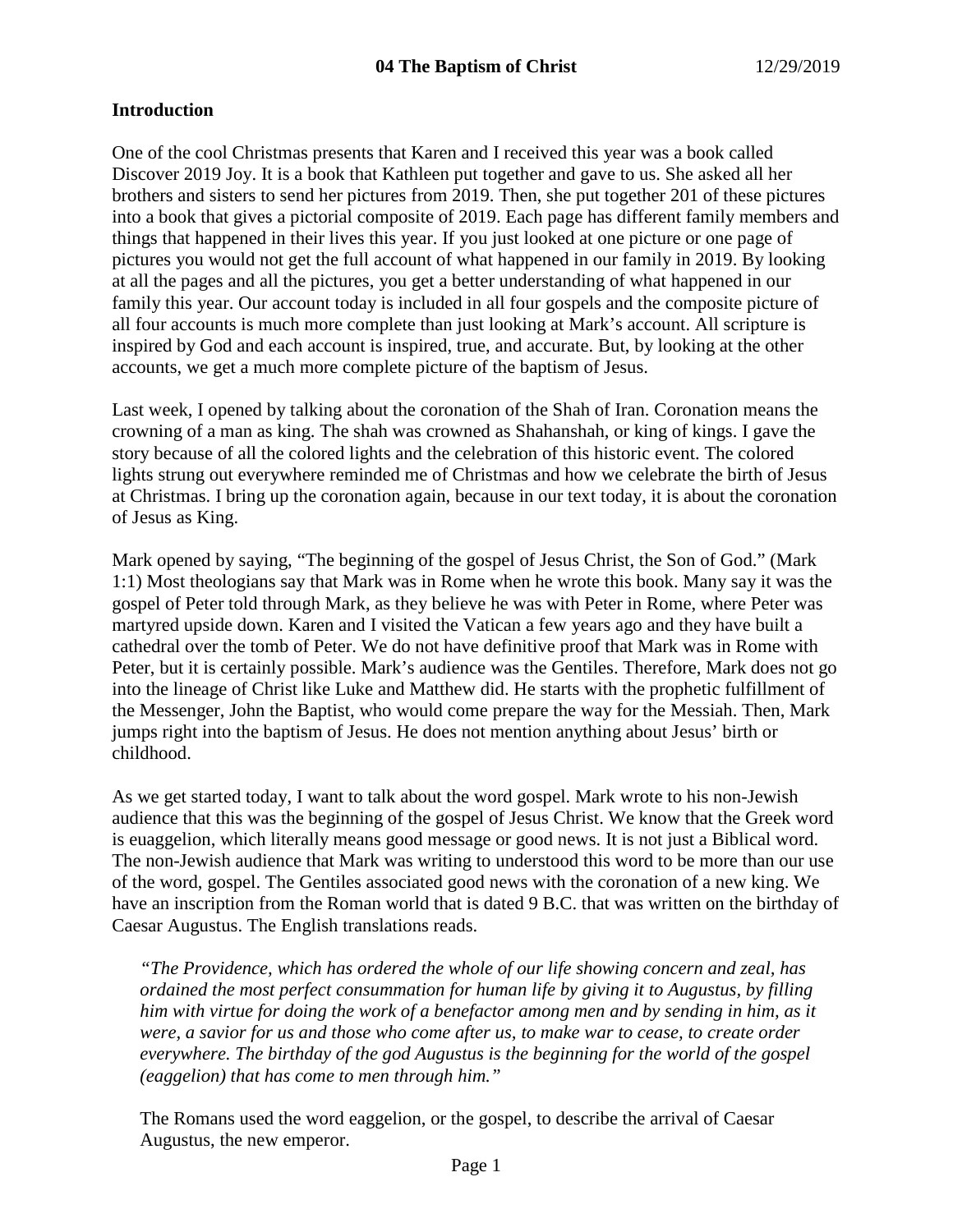Even to the Jews good news was associated with the Messianic King coming. In the Septuagint, which is the Greek edition of the Old Testament, the word eaggelion is used for good news. In Isaiah 40:9-10 and Isaiah 52:7, it is used with the idea that the Messiah was going to restore His rule and reign in Israel. Therefore the Jews connected good news with the Messiah and the restoration of God's rule in Israel.

(Isa 40:9-10) "Get yourself up on a high mountain, O Zion, bearer of good news, Lift up your voice mightily, O Jerusalem, bearer of good news; Lift *it* up, do not fear. Say to the cities of Judah, "Here is your God!" {10} Behold, the Lord GOD will come with might, With His arm ruling for Him. Behold, His reward is with Him And His recompense before Him.

(Isa 52:7) "How lovely on the mountains Are the feet of him who brings good news, Who announces peace And brings good news of happiness, Who announces salvation, *And* says to Zion, "Your God reigns!"

In Liddle and Scott's Greek-English Lexicon, one of the meanings is to "crown one for good news." This understanding comes because when a king was getting ready to be crowned, they would announce the good news that the king was being crowned. This was an exciting announcement. In Thayer's Greek-English Lexicon, he said, "the glad tidings of the kingdom of God soon to be set up, and subsequently also of Jesus, the Messiah, the founder of this kingdom."

John MacArthur wrote this about the Mark 1:1-11. "In the gentile world, as well as the Jewish world, the word euaggelion, the word gospel had to do with the ascent of a king, the accession of a king to his throne. And Mark is writing about God's great King, the new King who is coming, who will declare a new era for the world. This is His coronation." John called the use of the word gospel to announce that the king was going to be crowned, and that the baptism of Jesus was His coronation.

Before I get to our text today, I am trying to give a framework of what is going on. The baptism of Jesus is the crowning of King Jesus. His kingdom is not here on earth. When Pilate asked Jesus if he was the king of the Jews, Jesus answered, "My kingdom is not of this world. If My kingdom were of this world, then My servants would be fighting…" Then Pilate responded by saying to Jesus, "So You are a king." Jesus answered, "You say correctly that I am a king. For this I have been born, and for this I have come into the world, to testify to the truth." Jesus is the King of the kingdom and He was crowned as King in our text this morning.

(John 18:33-37) "Therefore Pilate entered again into the Praetorium, and summoned Jesus and said to Him, "Are You the King of the Jews?" {34} Jesus answered, "Are you saying this on your own initiative, or did others tell you about Me?" {35} Pilate answered, "I am not a Jew, am I? Your own nation and the chief priests delivered You to me; what have You done?" {36} Jesus answered, "My kingdom is not of this world. If My kingdom were of this world, then My servants would be fighting so that I would not be handed over to the Jews; but as it is, My kingdom is not of this realm." {37} Therefore Pilate said to Him, "So You are a king?" Jesus answered, "You say *correctly* that I am a king. For this I have been born, and for this I have come into the world, to testify to the truth. Everyone who is of the truth hears My voice."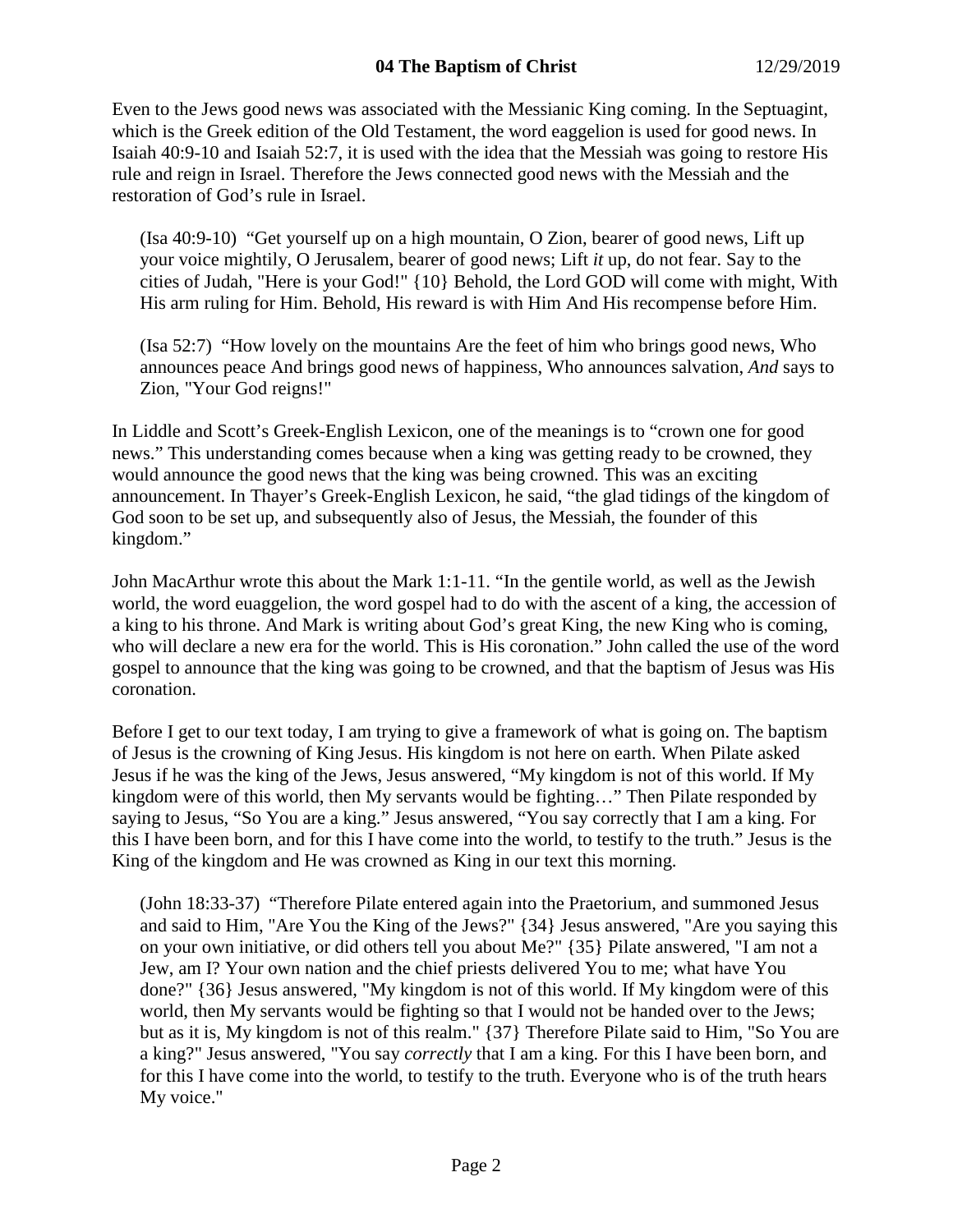Typically, when a king was crowned king, there would be an announcement about the event. At the ceremony, there would be a pronouncement of him as king. There would also be an anointing of the person with oil. In 2 Kings 11:12, Jehoiada crowned 7-year old Jehoash as king. There was a pronouncement of him as king. They anointed him with oil. There are three things that happen when someone is anointed with oil. First, there is identification. It identifies who this person is. Second, there is confirmation. It confirms that this person is the person chosen by God. (In a criminal trial, the witnesses lay hands on the guilty person and confirm that this is the person who committed the crime.) Third, there is an impartation. There is an impartation of wisdom, power, authority to carry out the responsibilities and duties of the job.

(2 Ki 11:12) "Then he brought the king's son out and put the crown on him and *gave him* the testimony; and they made him king and anointed him, and they clapped their hands and said, "*Long* live the king!.. {21} Jehoash was seven years old when he became king."

In 1 Samuel 10:1-13, when Saul was made the king of Israel, Samuel took the flask of oil and poured it on Saul's head, kissed him and said, "Has not the Lord anointed you a ruler over His inheritance?" Then, as prophesied that when he would depart, he would be joined by three men. Then, he would meet a group of prophets and the Spirit of the Lord would come upon him and he would begin prophesying. We see that Samuel identified Saul as the king. Samuel anointed him with oil and the Holy Spirit came upon him. There was a prophetic impartation that came upon Saul. All of this was confirmed when all of this happened and Saul began to prophesy. It was also confirmed through the other prophets and to everyone that God had anointed Saul.

(1 Sam 10:1-13) "Then Samuel took the flask of oil, poured it on his head, kissed him and said, "Has not the LORD anointed you a ruler over His inheritance? {2} When you go from me today, then you will find two men close to Rachel's tomb in the territory of Benjamin at Zelzah; and they will say to you, 'The donkeys which you went to look for have been found. Now behold, your father has ceased to be concerned about the donkeys and is anxious for you, saying, "What shall I do about my son?"' {3} "Then you will go on further from there, and you will come as far as the oak of Tabor, and there three men going up to God at Bethel will meet you, one carrying three young goats, another carrying three loaves of bread, and another carrying a jug of wine; {4} and they will greet you and give you two *loaves* of bread, which you will accept from their hand.  $\{5\}$  Afterward you will come to the hill of God where the Philistine garrison is; and it shall be as soon as you have come there to the city, that you will meet a group of prophets coming down from the high place with harp, tambourine, flute, and a lyre before them, and they will be prophesying. {6} Then the Spirit of the LORD will come upon you mightily, and you shall prophesy with them and be changed into another man. {7} It shall be when these signs come to you, do for yourself what the occasion requires, for God is with you. {8} And you shall go down before me to Gilgal; and behold, I will come down to you to offer burnt offerings and sacrifice peace offerings. You shall wait seven days until I come to you and show you what you should do." {9} Then it happened when he turned his back to leave Samuel, God changed his heart; and all those signs came about on that day. {10} When they came to the hill there, behold, a group of prophets met him; and the Spirit of God came upon him mightily, so that he prophesied among them. {11} It came about, when all who knew him previously saw that he prophesied now with the prophets, that the people said to one another, "What has happened to the son of Kish? Is Saul also among the prophets?" {12} A man there said, "Now, who is their father?" Therefore it became a proverb: "Is Saul also among the prophets?" {13} When he had finished prophesying, he came to the high place."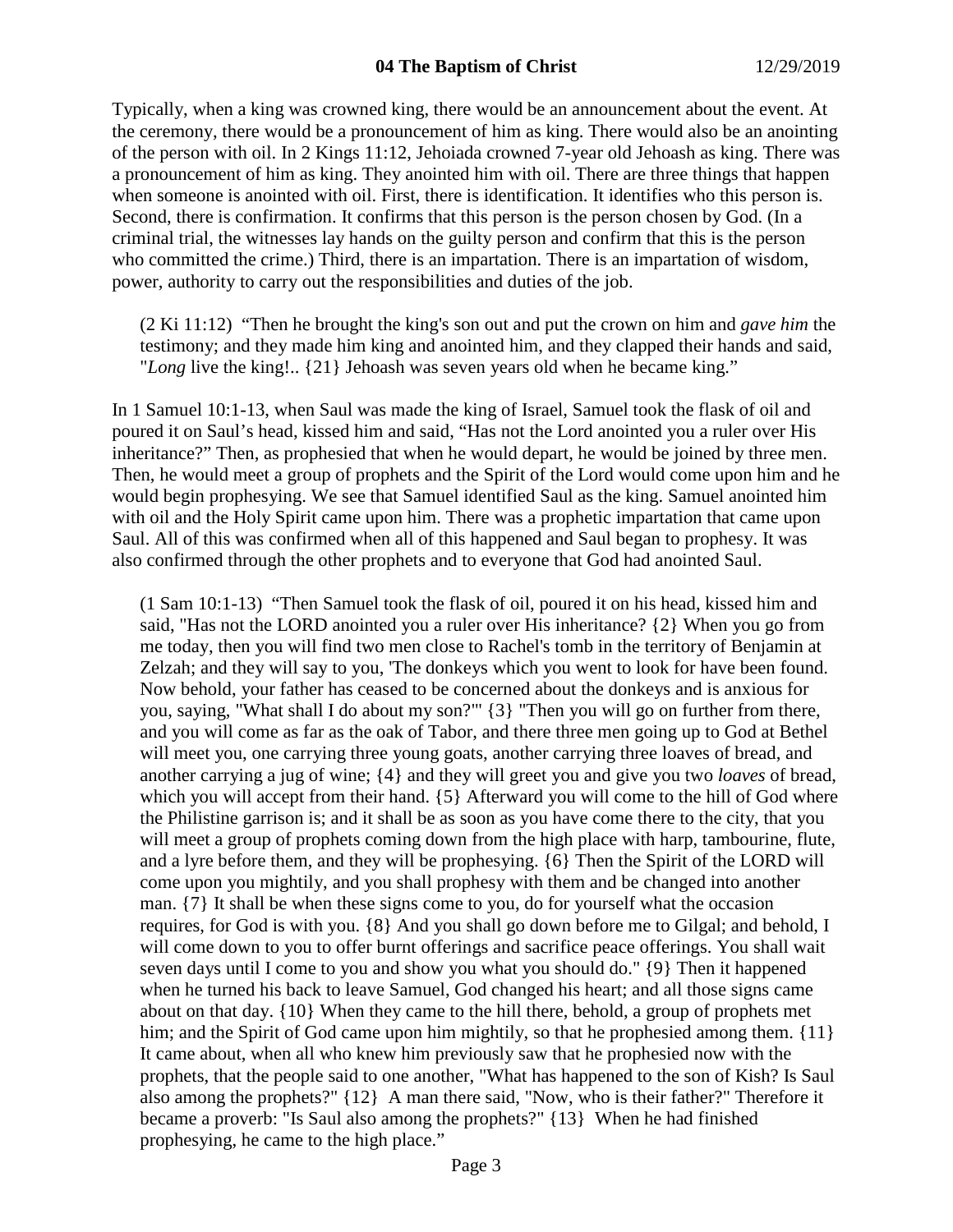## **04 The Baptism of Christ** 12/29/2019

Now, I would like to read our passage today and look at the baptism of John. I am going to start with verse four to put the passage in context. John had started preaching a baptism of repentance and people were coming from all around to be baptized by John.

(Mark 1:4-11) "John the Baptist appeared in the wilderness preaching a baptism of repentance for the forgiveness of sins. {5} And all the country of Judea was going out to him, and all the people of Jerusalem; and they were being baptized by him in the Jordan River, confessing their sins….{9} In those days Jesus came from Nazareth in Galilee and was baptized by John in the Jordan. {10} Immediately coming up out of the water, He saw the heavens opening, and the Spirit like a dove descending upon Him; {11} and a voice came out of the heavens: "You are My beloved Son, in You I am well-pleased."

### **The Baptism of Jesus**

- 1. The Identification
- 2. The Confirmation
- 3. The Impartation

### **1. The Identification**

Jesus came from Nazareth in Galilee and was baptized by John in the Jordan. Mark identifies Jesus and where He was from. The word baptism means to immerse. Jesus was immersed by John in the Jordan River. John was preaching a baptism of repentance. Since Jesus was without sin, why did He get baptized by John? We don't find our answer in our text, so we have to look at the composite picture.

(Mark 1:9) "In those days Jesus came from Nazareth in Galilee and was baptized by John in the Jordan."

In Matthew's account, Jesus came from Galilee to be baptized by him. He specifically went to John to get baptized. It was intentional. There was a reason that Jesus was going to be baptized by John. When Jesus came to be baptized, John tried to prevent Him, saying, "I have need to be baptized by You, and do You come to me?" John understood that Jesus was the Messiah and that Jesus was without sin. Jesus did not need to repent and did not need to be baptized in repentance of His sins because He was without sin. Jesus said for John to permit it because it was fitting to fulfill all righteousness. This was something that the Father told Jesus to do and for Jesus it was a matter of obedience. All of us are told to be baptized. Baptism does not save you. Baptism is a picture of the death, burial and resurrection of Christ. This was a picture of what Jesus came to do. He came to die for our sins, be buried, and then to be raised from the dead. When we are baptized, we are baptized into His death and raised up with Him to new life. It is a very symbolic act of obedience for us. For Jesus, it was also an act of obedience, and an example for us to follow.

(Matt 3:13-17) "Then Jesus \*arrived from Galilee at the Jordan *coming* to John, to be baptized by him. {14} But John tried to prevent Him, saying, "I have need to be baptized by You, and do You come to me?" {15} But Jesus answering said to him, "Permit *it* at this time; for in this way it is fitting for us to fulfill all righteousness." Then he permitted Him. {16} After being baptized, Jesus came up immediately from the water; and behold, the heavens were opened, and he saw the Spirit of God descending as a dove *and* lighting on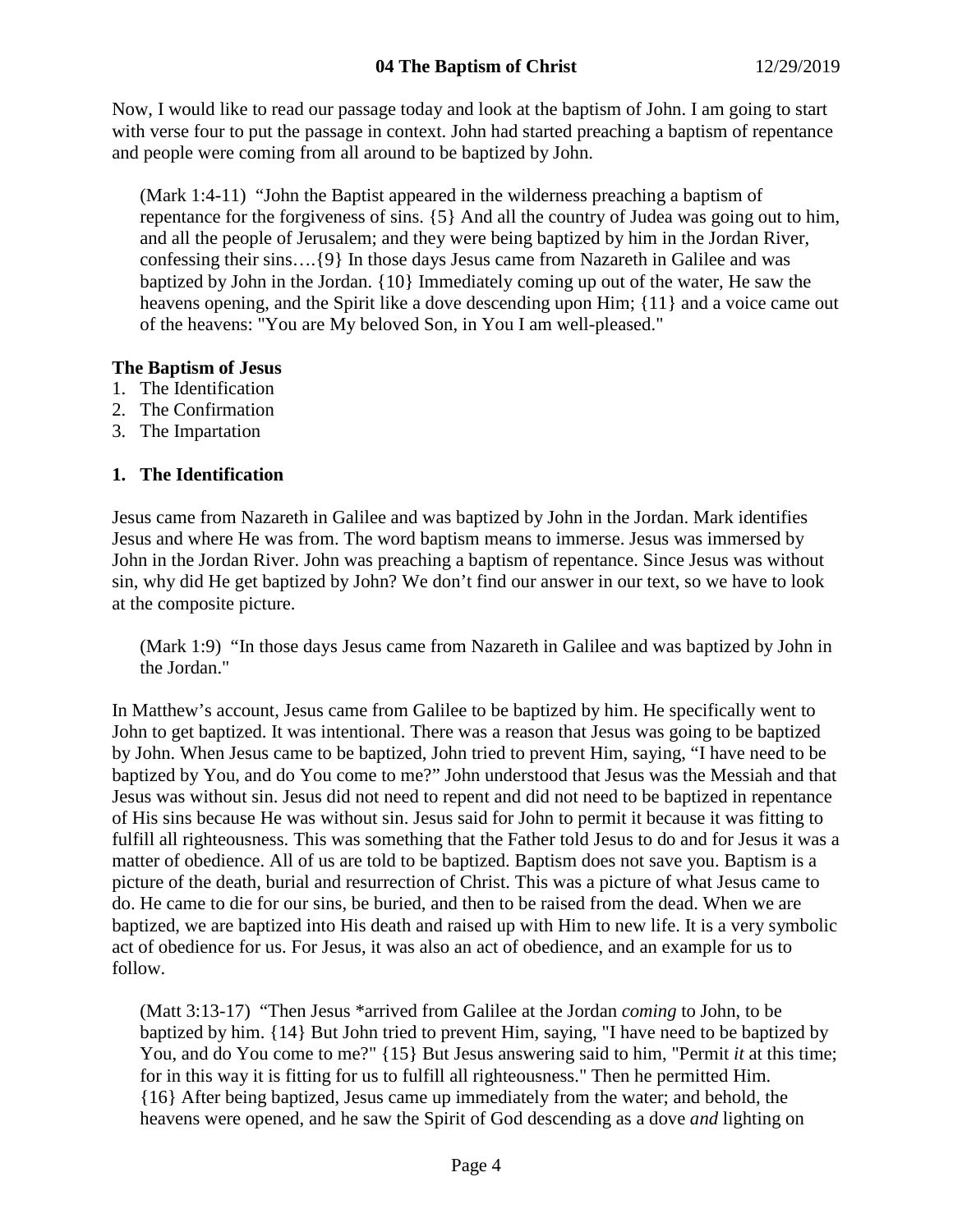Him,  $\{17\}$  and behold, a voice out of the heavens said, 'This is My beloved Son, in whom I am well-pleased.'"

There was another reason that Jesus was baptized by John. In John 1, John made a few statements about the identification of Christ. In John 1:29, he identifies Jesus as the Lamb of God who takes away the sin of the world. He identifies that Jesus existed before him, even though in a chronological sense, John was six months older. But notice what else John said. God told John that the person that he saw the Spirit descending as a dove and remaining on, this is the One who baptizes in the Holy Spirit and this is the Son of God. God had told John that He was going to point out the Messiah to him when the Messiah got baptized. The Holy Spirit was going to come and remain on Him.

(John 1:29-34) "The next day he \*saw Jesus coming to him and \*said, "Behold, the Lamb of God who takes away the sin of the world! {30} This is He on behalf of whom I said, 'After me comes a Man who has a higher rank than I, for He existed before me.' {31} I did not recognize Him, but so that He might be manifested to Israel, I came baptizing in water." {32} John testified saying, "I have seen the Spirit descending as a dove out of heaven, and He remained upon Him. {33} I did not recognize Him, but He who sent me to baptize in water said to me, 'He upon whom you see the Spirit descending and remaining upon Him, this is the One who baptizes in the Holy Spirit.' {34} I myself have seen, and have testified that this is the Son of God.'"

In all four gospel accounts, Jesus is identified. In Mark 1:11, we read, "You are My beloved Son, in You I am well-pleased. In Luke 3:22, after the Holy Spirit descended upon Jesus, a voice came from heaven saying, "You are My beloved Son, in You I am well-please." In Matthew 3:17, we read, "a voice out of the heavens said, "This is My beloved Son, in whom I am well pleased." And in John 1:34 we saw that Jesus was identified as the Son of God. In the baptism of Jesus, He was identified as the Son of God.

(Mark 1:11) "and a voice came out of the heavens: "You are My beloved Son, in You I am well-pleased."

(Luke 3:22) "and the Holy Spirit descended upon Him in bodily form like a dove, and a voice came out of heaven, 'You are My beloved Son, in You I am well-pleased.'"

(Matt 3:17) "and behold, a voice out of the heavens said, 'This is My beloved Son, in whom I am well-pleased.'"

# **2. Confirmation**

The confirmation of Jesus came through John's testimony that God was going to confirm the Messiah by seeing the Holy Spirit descend upon Jesus like a dove and then remaining on Him. God had confirmed to John and to all of us that Jesus was the Messianic King who had come.

There was another confirmation that came that would be easy to miss. When Jesus came out of the water, He saw the heavens opening. The Greek word is schizo (Strong's G4977), which means to be rent, split apart, opened, broken, or ripped apart. It is only used one other time in the New Testament, and that is when the veil in the temple was ripped open from top to bottom. In the Old Testament, Isaiah prophesied about the heavens being ripped open. In Isaiah 64:1, the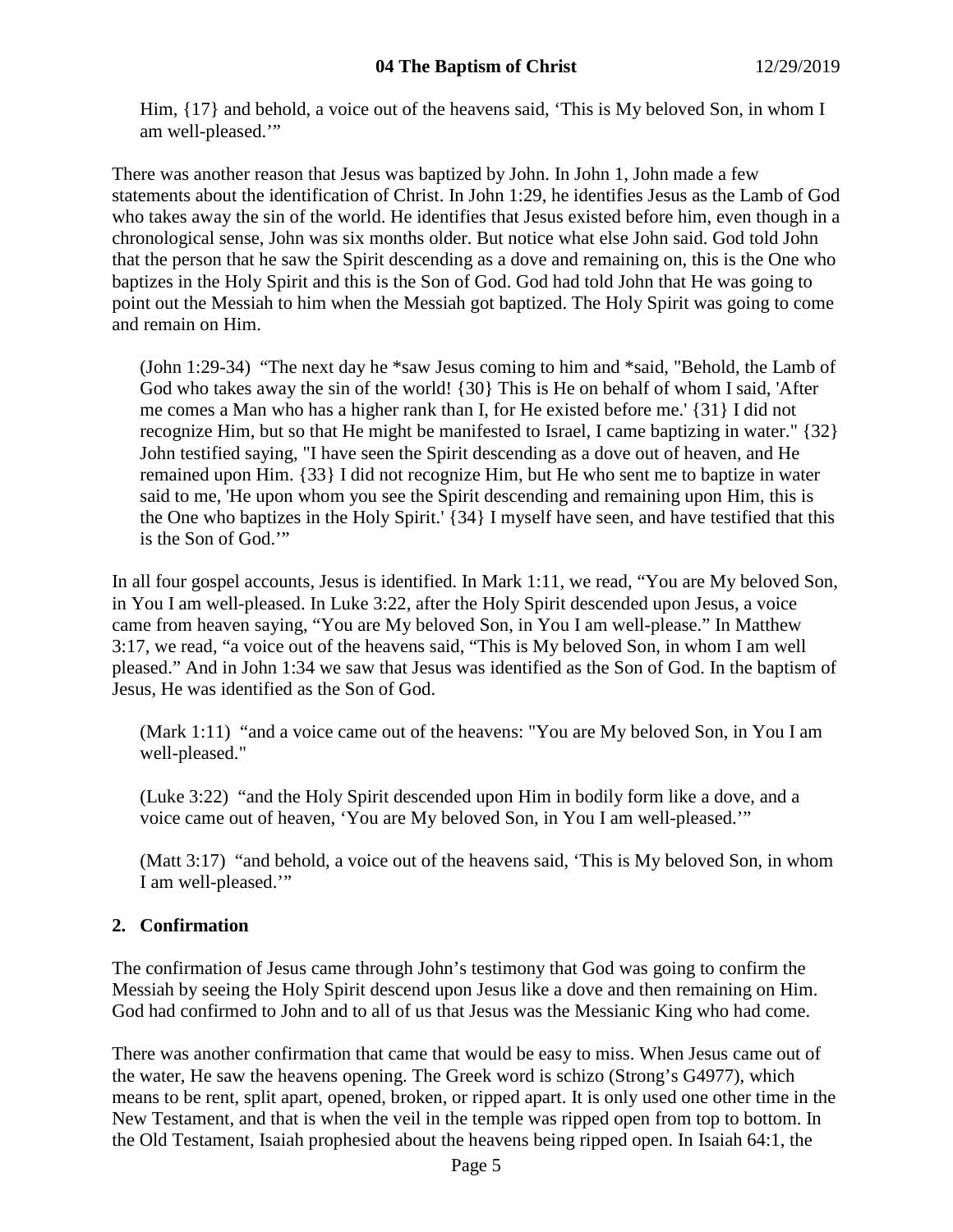### **04 The Baptism of Christ** 12/29/2019

prophet said, "Oh, that You would rend the heavens and come down, that the mountains might quake at Your presence." The Jews were waiting in anticipation for the heavens to be opened and the Messiah would then come to them. The rending of the heavens was a fulfillment to that prophecy by Isaiah. It was also another confirmation that Jesus was the Messiah that they were waiting for.

(Mark 1:10) "Immediately coming up out of the water, He saw the heavens opening, and the Spirit like a dove descending upon Him;"

(Is 64:1) "Oh, that You would rend the heavens *and* come down, That the mountains might quake at Your presence."

In Matthew 21:24-27, the chief priests, scribes and elders confronted Jesus because of His teaching, and all the healings He was doing. They asked, "By what authority are You doing these things, and who gave You this authority?" Jesus replied by asking them a question. "I will also ask you one thing, which if you tell Me, I will also tell you by what authority I do these things. The baptism of John was from what source, from heaven or from men?" Matthew records the reasoning of their hearts. They thought that if they said from heaven, Jesus would ask them why they did not believe John. If they said the baptism of John was of men, the people would turn away from them because the people regarded John as a prophet from God. So, they refused to answer Jesus. Therefore, Jesus said to them that He was not going to tell them by what authority He was doing those things. The ironic thing is that Jesus did tell them by what authority He was doing those things. God the Father had identified and confirmed Jesus as the Messianic King through John the Baptist when Jesus was baptized.

(Matt 21:24-27) "Jesus said to them, "I will also ask you one thing, which if you tell Me, I will also tell you by what authority I do these things. {25} "The baptism of John was from what *source,* from heaven or from men?" And they *began* reasoning among themselves, saying, "If we say, 'From heaven,' He will say to us, 'Then why did you not believe him?' {26} "But if we say, 'From men,' we fear the people; for they all regard John as a prophet." {27} And answering Jesus, they said, "We do not know." He also said to them, "Neither will I tell you by what authority I do these things."

## **3. Impartation**

Not only was Jesus confirmed as the Messianic King by John, but there was an impartation. At the baptism of Jesus, He was given authority to do everything. The answer to the chief priest's question was that He received it at the time He was baptized. When a king is crowned, the authority to rule the kingdom is given to him. When Jesus was baptized, He was given that authority. The Holy Spirit descended upon Jesus and gave Him power and authority.

In Luke 24, Jesus told the apostles to stay in Jerusalem until they were clothed with power from on high. They were going to be clothed with power when the promise, the Holy Spirit, would come upon them. In Acts 1:8, the apostles and disciples were waiting in Jerusalem, but the Holy Spirit had not yet fallen. Again, Jesus tells them that they will receive power when the Holy Spirit has come upon them. Jesus received power and authority at the time of His baptism when the Holy Spirit came upon Him and remained on Him. He received the power and authority to carry out His earthly ministry before He launched His earthly ministry. That was also the pattern that He gave to the disciples.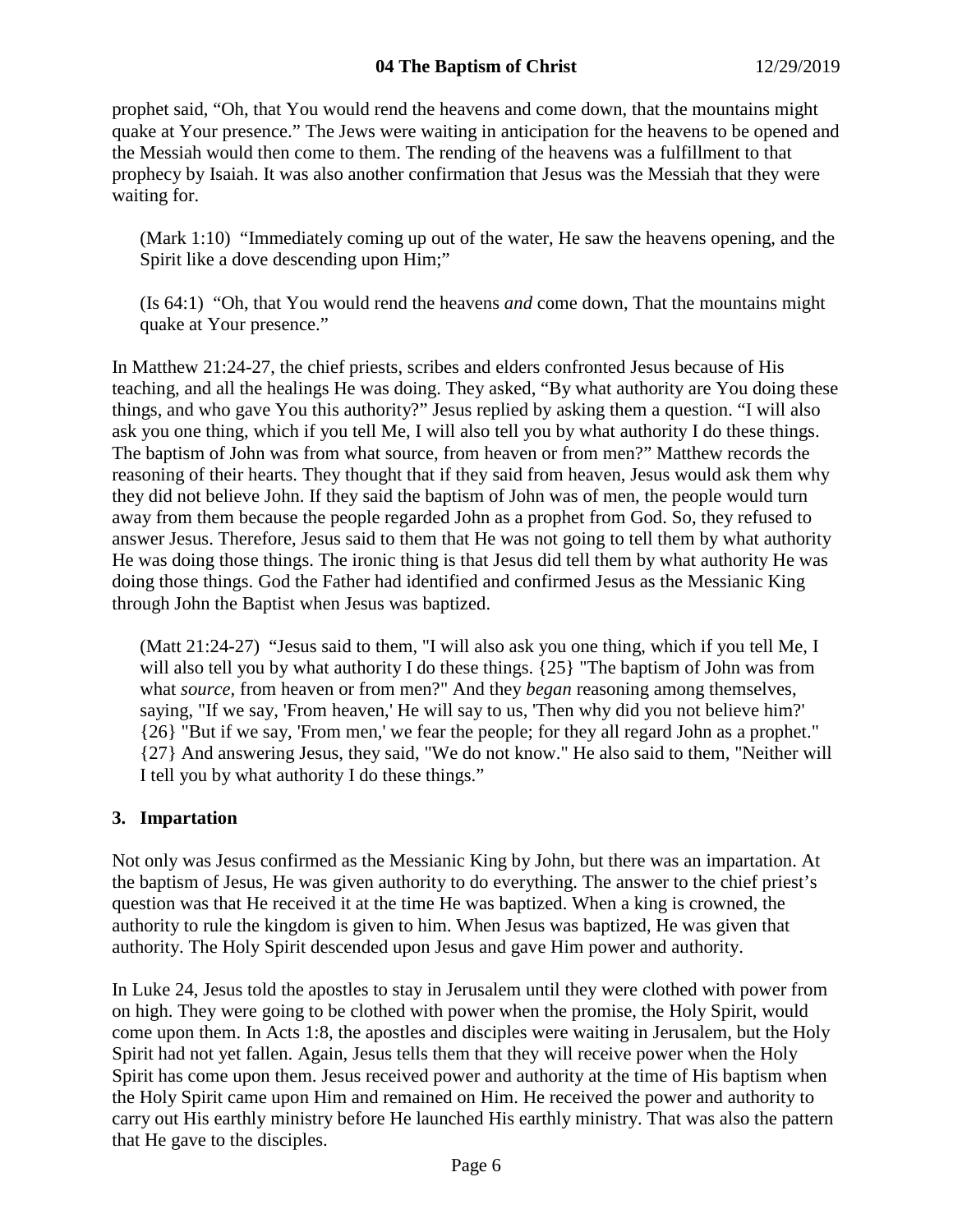## **04 The Baptism of Christ** 12/29/2019

(Luke 24:49) "And behold, I am sending forth the promise of My Father upon you; but you are to stay in the city until you are clothed with power from on high."

(Acts 1:8) "but you will receive power when the Holy Spirit has come upon you; and you shall be My witnesses both in Jerusalem, and in all Judea and Samaria, and even to the remotest part of the earth."

Even though Jesus told the chief priests and elders that He was not going to tell them by what authority He was doing those things, He had told them by what authority He had done those things. He took them back to His baptism by John where He was declared the Son of God. This baptism and coronation was from heaven, not men.

When Samuel poured the flask of oil on Saul, he said the Holy Spirit would come upon him when he met up with the prophets. There was a prophetic impartation that was given. When Paul and the other elders, the presbytery, had laid hands and ordained Timothy, there was an impartation. In 1 Timothy 4:14, Paul exhorted Timothy not to neglect the spiritual gift within him that had been bestowed on him through prophetic utterance with the laying on of hands by the presbytery. In 2 Timothy 1:6, he reminded Timothy again about the gift and encouraged him to kindle afresh the gift of God that came through the laying on of hands. When someone is ordained through the laying on of hands, there is an impartation.

(1 Tim 4:14) "Do not neglect the spiritual gift within you, which was bestowed on you through prophetic utterance with the laying on of hands by the presbytery."

(2 Tim 1:6) "For this reason I remind you to kindle afresh the gift of God which is in you through the laying on of my hands."

The Jews were looking for the Messiah. The Hebrew word for Messiah is mashiach (Strong's H4899), and it means anointed. The root word is mashach (Strong's H4886), which means to rub or smear. When someone lays hands on someone, it is customary to rub or smear oil on the person, signifying the anointing of the Holy Spirit. There is an impartation of the Holy Spirit through the laying on of hands. Jesus received the anointing of the Holy Spirit at the time of His baptism.

When Mark began by saying, "The beginning of the gospel of Jesus Christ, the Son of God," the word Christ is the Greek word Christos (Strong's G5547). It means anointed one or Messiah. The root word of Christos is chrio (Strong's G5548), which means to smear or rub with oil, or to consecrate to an office or religious service. Jesus Christ literally means the Anointed Savior. The anointing of our Savior came about when He was baptized by John. The Holy Spirit came down upon Him like a dove and remained on Him. His anointing and His authority was not given by men. He was not like Timothy who had Paul and the other elders lay hands on Him. His anointing and His authority came from God the Father.

Jesus began His earthly ministry after His baptism by John, that is after He was identified, confirmed, and been given power and authority by God the Father. The source of His anointing, power, and authority was from heaven. It was that authority that Jesus began His earthly ministry.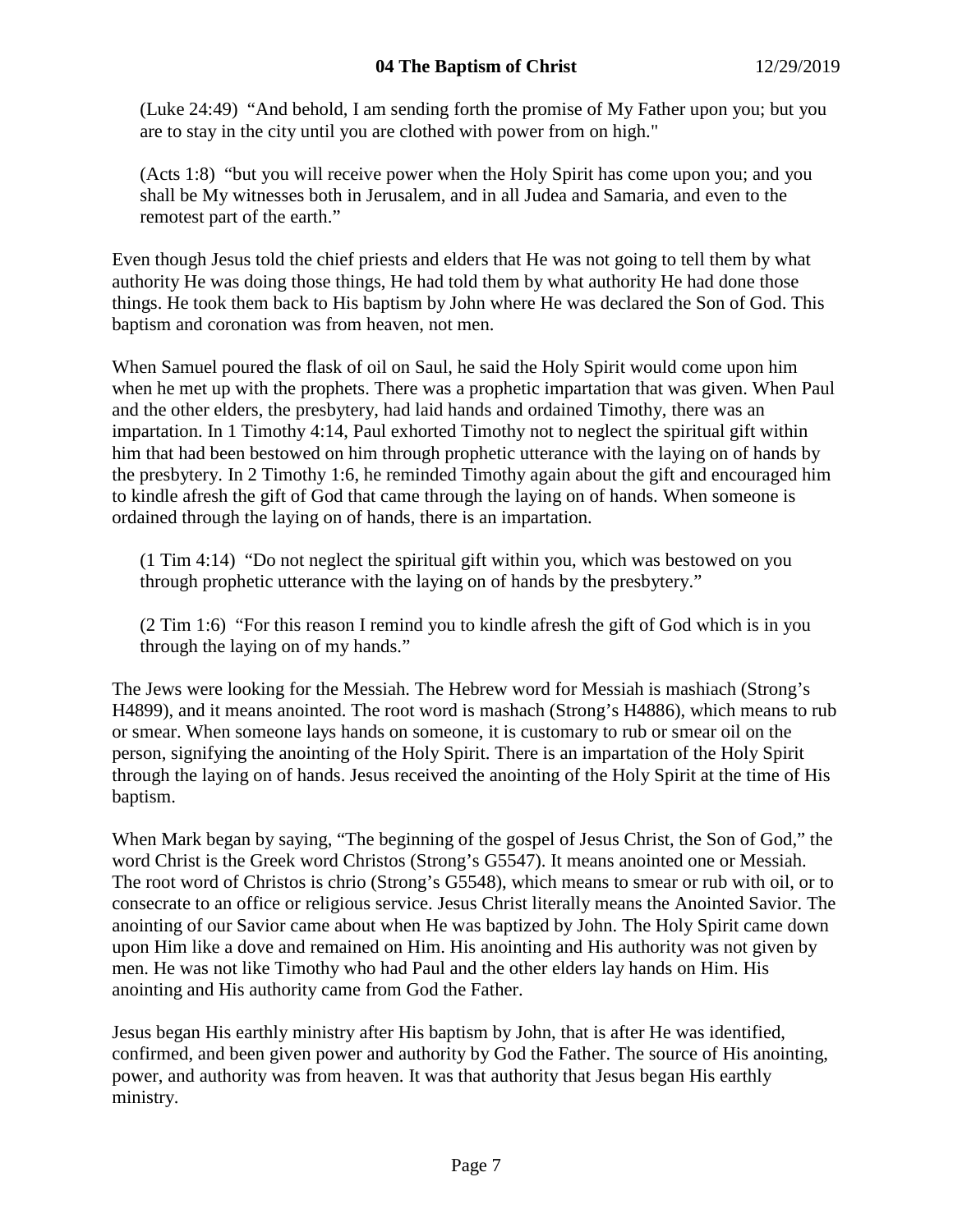## **Conclusion and Applications**

This morning we have been looking at the coronation of Jesus, the Son of God. He was identified, confirmed and given an impartation of power and authority as the Messianic King of the Jews. I want to take a few minutes to look at some applications for us.

In Matthew 28:18-20, Jesus told His disciples (and us) that "all authority has been given to Me in heaven and on earth." Jesus had all authority and He was now going to command us to do something and to go in His authority. He continued, "Go therefore and make disciples of all the nations, baptizing them in the name of the Father and the Son and the Holy Spirit, teaching them to observe all that I commanded you; and lo, I am with you always, even to the end of the age." You and I are to walk in the authority that Jesus gave us. He gave us authority to preach the gospel and to make disciples. He gave us authority to baptize in the name of the Father and the Son and the Holy Spirit. He gave us authority to teach people God's words and commands. He also told us that He would be with us always. He was not telling us to go it alone, but to go and He would be with us.

(Matt 28:18-20) "And Jesus came up and spoke to them, saying, 'All authority has been given to Me in heaven and on earth. {19} Go therefore and make disciples of all the nations, baptizing them in the name of the Father and the Son and the Holy Spirit, {20} teaching them to observe all that I commanded you; and lo, I am with you always, even to the end of the age."

Have you been baptized in the name of the Father and Son and Holy Spirit? When the Ethiopian eunuch on the road to Gaza realized that he needed to be baptized, he asked Philip, "Look! Water! What prevents me from being baptized?" Philip responded, "If you believe with all your heart, you may." Baptism is something that you do after believing in your heart that Jesus is the Son of God. Notice what the eunuch then said, "I believe that Jesus Christ is the Son of God." Upon hearing this, he ordered the chariot to stop and they both went down into the water and Philip baptized him.

(Acts 8:36-38) "As they went along the road they came to some water; and the eunuch \*said, "Look! Water! What prevents me from being baptized?" {37} And Philip said, "If you believe with all your heart, you may." And he answered and said, "I believe that Jesus Christ is the Son of God." {38} And he ordered the chariot to stop; and they both went down into the water, Philip as well as the eunuch, and he baptized him."

This morning, do you believe with all your heart that Jesus Christ is the Son of God? If you have never received Christ into your life and would like to receive Him now, the requirement is that you believe. If you would like to receive Christ, you can simply receive Him by praying with me, "Father God, I believe that Jesus is the Son of God, and that He came to take away the sins of the world. I believe He died and was raised from the dead. Jesus, I ask You to come into my life as my Lord and my Savior. I ask You to forgive me for my sins. I ask You to fill me with Your Holy Spirit. I ask this in Jesus' name."

If you have believed and received Christ, you may get baptized. If you have never been baptized, let me encourage you to be obedient, just as Jesus was obedient, and be baptized in the name of the Father, Son, and Holy Spirit. If you would like to get baptized, let me know and we will find a way for you to be baptized.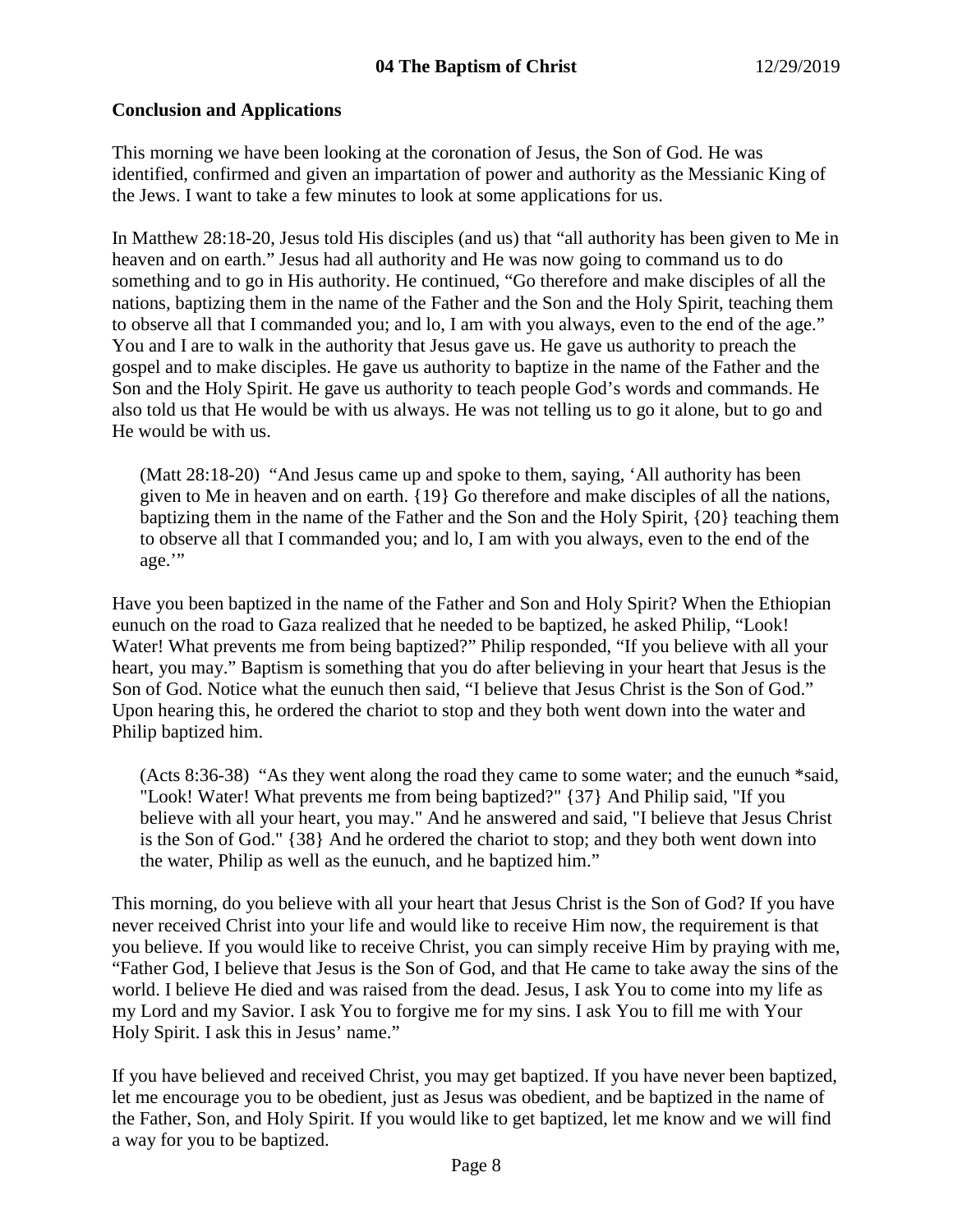Jesus has commanded us to go and make disciples and to baptize people. Are you sharing the good news about Jesus Christ? We are all called to preach the gospel. You may be only eight years old but Jesus has commanded you and I to preach the gospel. You may not be an adult in years or in spiritual growth, but God has called us to share the good news with others and make disciples. The woman at the well met Jesus at the well and immediately began sharing the good news with everyone in her town. Many believed because of her testimony. She was not spiritually mature, but she was obedient to go and preach Jesus. Are you preaching Jesus and are you making disciples?

After Jesus had risen from the dead and had not yet ascended to heaven, the disciples asked Him, "Lord, is it at this time You are restoring the kingdom to Israel?" They knew that He was the Messianic King, but they had expected Him to restore the kingdom of Israel. Jesus had told Pilate that His kingdom was not an earthly kingdom. They were expecting the earthly kingdom of Israel to be restored. Notice what Jesus said to them. "It is not for you to know times or epochs which the Father has fixed by His own authority, but you will receive power when the Holy Spirit has come upon you; and you shall be My witnesses both in Jerusalem, and in all Judea and Samaria, and even to the remotest part of the earth." Jesus is coming back. We don't know when. But, you and I have a job to do, that is to be His witnesses. Just as Jesus was anointed by the Holy Spirit, we are to be baptized in the name of the Father, Son, and Holy Spirit and then be His witnesses.

(Acts 1:6-8) "So when they had come together, they were asking Him, saying, "Lord, is it at this time You are restoring the kingdom to Israel?" {7} He said to them, "It is not for you to know times or epochs which the Father has fixed by His own authority; {8} but you will receive power when the Holy Spirit has come upon you; and you shall be My witnesses both in Jerusalem, and in all Judea and Samaria, and even to the remotest part of the earth."

Let me encourage you to ask God for opportunities. Every morning ask the Lord to give you divine appointments and opportunities to be His witnesses and share with people.